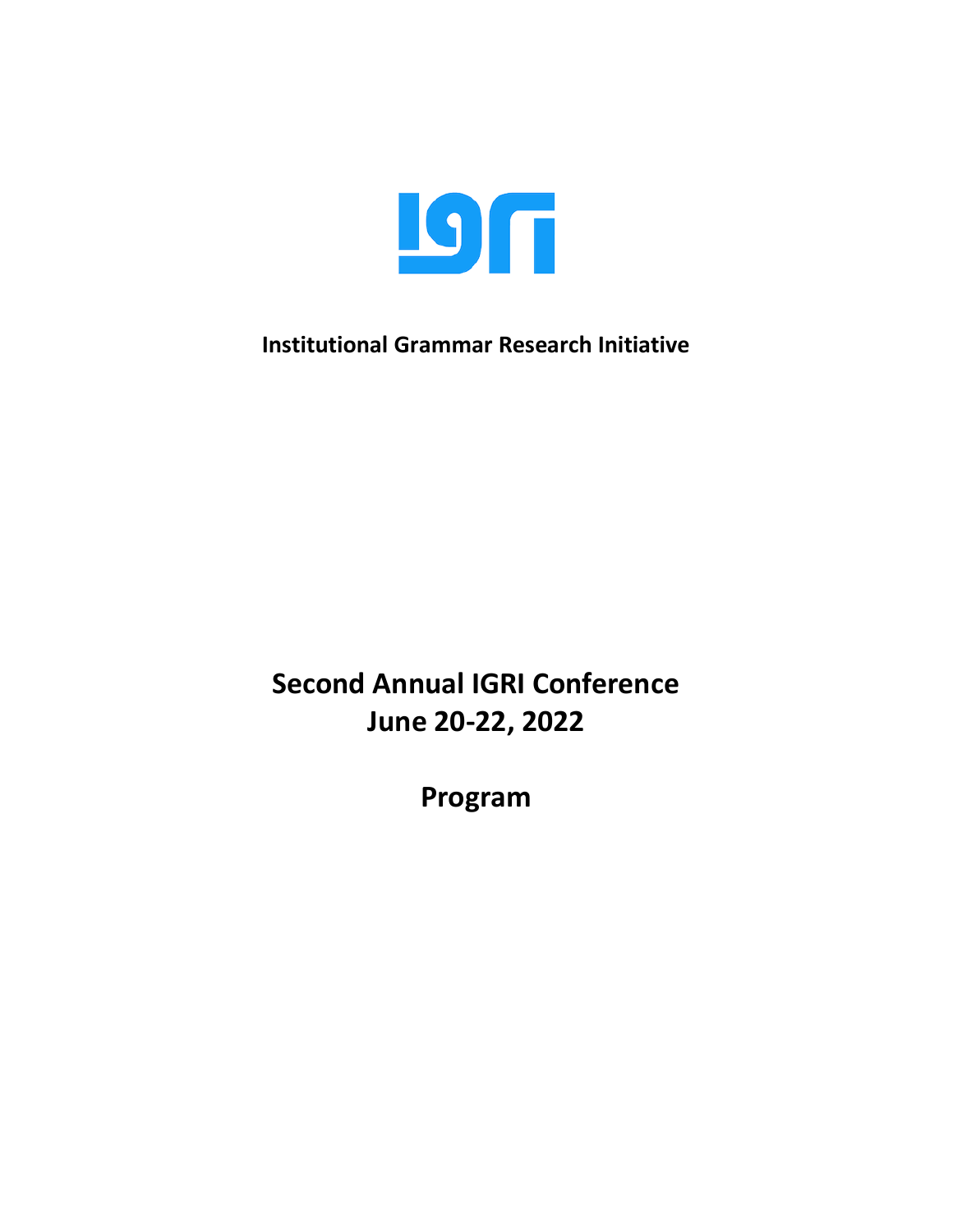## **Monday, June 20, 2021**

### **Time: 8:00-9:15 am (MDT) Research Panel A: Social Policy & Welfare**

| Presenter:<br>Title:  | Martha Avila-Maravilla, University at Albany, State University of New York<br>Difficult to Define or Create Moving Targets? Using Grammar of Institutions<br>for Decoding Key Terms for the New Data Centric Child Welfare Information<br>System? |
|-----------------------|---------------------------------------------------------------------------------------------------------------------------------------------------------------------------------------------------------------------------------------------------|
| Presenter:<br>Title:  | Jacob Bower-Bir, Ostrom Workshop in Political Theory and Policy Analysis<br>Desert as a Parsimonious, Emergent Social Institution                                                                                                                 |
| Presenters:<br>Title: | Amineh Ghorbani, Rhythima Shinde, Delft University of Technology<br>Institutional Innovation Adaptation: A simulation model of rural electrification in<br>India                                                                                  |

### **Time: 9:30-10:45 am (MDT) Research Panel B: Environmental**

| Presenter:<br>Title:  | Adam Wiechman, Arizona State University<br>Capturing Institutional Dynamics in Coupled Infrastructure System Models: An<br>Urban Water Example                                  |  |  |
|-----------------------|---------------------------------------------------------------------------------------------------------------------------------------------------------------------------------|--|--|
| Presenters:<br>Title: | Mabrouk Laâbar, Mongi Sghaier, Arid Regions Institute<br>Assessing Institutional Change in Collective Rangelands of Southern Tunisia Using<br><b>Ostrom's Design Principles</b> |  |  |
| Presenters:           | Lavinia Pindaru, Nita Andreea, Manolache Steluta, Rozylowicz Laurentiu,<br>University of Bucharest                                                                              |  |  |
| Title:                | Using the Institutional Grammar Tool to understand the environmental<br>governance system enabled by the European Environmental Action Programme                                |  |  |

## **Time: 11:00 am-12:00 pm (MDT) Roundtable discussion: Emerging directions**

Session Leaders: Aaron Deslatte, Tomas Olivier, Nataliya Stupak Description: Panelists will discuss the directions/developments they envision for the IG and the novel ways they are applying the IG to their research to answer pressing contemporary research challenges.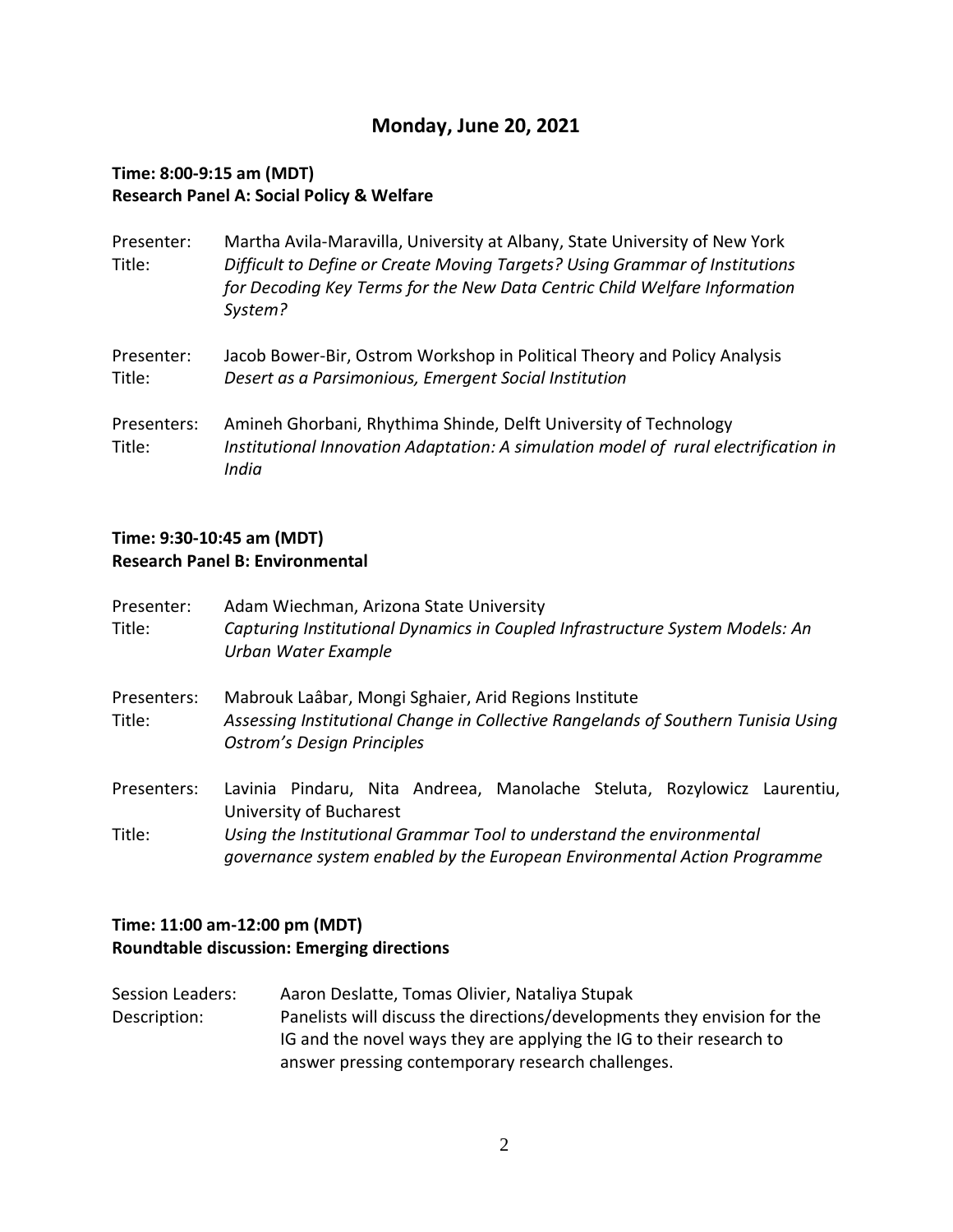## **Tuesday, June 21, 2021**

#### **Time: 8:00-9:15 am (MDT) Research Panel A: Cybersecurity & institutional structure**

- Presenters: Mazaher Kianpour and Christopher Frantz, Norwegian University of Science and Technology Title: *Analysis of the institutional design of EU cyber incidents and crisis response regulation as a complex public good*
- Presenters: Ute Brady, Beckett Sterner, Arizona State University Title: *Exploring International Biodiversity Knowledge Commons Using the IG*

### **Time: 9:30-10:45 am (MDT) Research Panel B: International governance**

- Presenters: Bartosz Pieliński and Hanna Schreiber, University of Warsaw Title: *Positions of actors in international regimes. The case of the 2003 UNESCO Convention*
- Presenter: Dan Detzi, University of Arizona Title: *The Battle for Control: Using Institutional Grammar to Analyze the Design of National Security Decision-Making Institutions*

#### **Time: 11:00 am-12:00 pm (MDT) Roundtable discussion: Standardization**

Session leaders: Bartosz Pieliński, Seth Frey, Charlie Schweik Description: IG standardization generally refers to any attempts to streamline, e.g., IG coding protocols, infrastructure, and coding practice. Panelists will discuss some of these efforts from their perspective, as well as the motivation and challenges related to standardization.